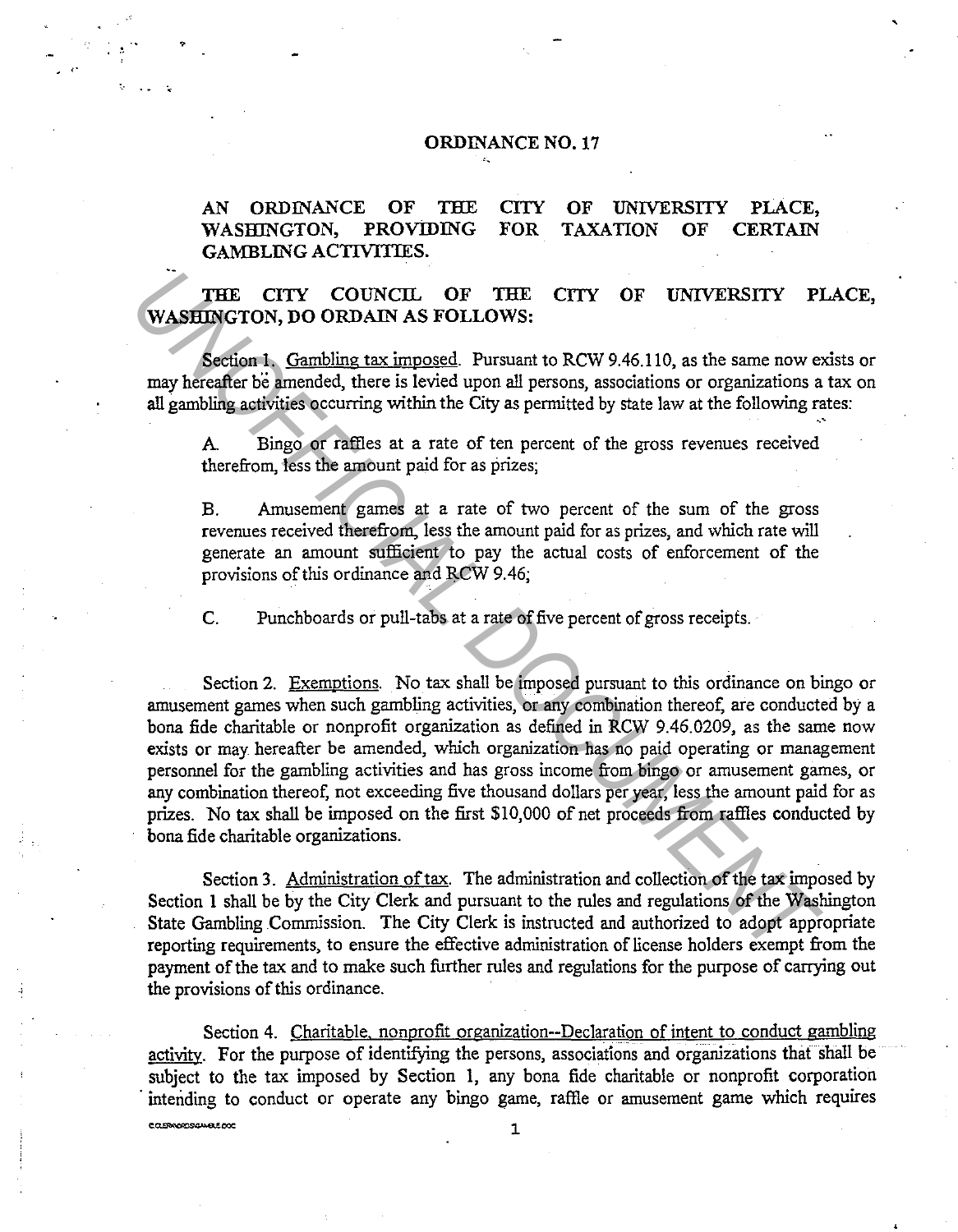licensing as provided in and authorized by RCW Chapter 9.46, as the same now exists or may be hereafter amended, shall, prior to commencement of any such activity, file with the City Clerk a sworn declaration of intent to conduct or operate such activity, together with a copy of the license issued in accordance with RCW Chapter 9.46, as the same now exists or may be hereafter amended, as amended. Thereafter, for any period covered by such State license or any renewal thereof, any such licensed bona fide charitable or nonprofit corporation shall, on or before the fifteenth day of the month following the end of the quarterly period in which the tax accrued, file with the City Clerk a sworn statement, on a form to be provided and prescribed by the City Clerk, for the purpose of ascertaining the tax due for the preceding quarterly period.

 $\cdot$   $\cdot$ 

**CLERKORDSGANBE.DOC** 

Section 5. Tax due date--Delinquency.<br>
A The tax imposed by Section 1 shall be due and payable in quarterly installments, and remittance therefor shall accompany such return and be made on or before the thirtieth day of the month next succeeding the quarterly period in which the tax accrued.

B. For each payment due, if such payment is not made by the due date thereof, there shall be added a penalty as follows:

1. · If paid on or before the fifteenth day of the second month next succeeding the quarterly period in which the tax accrued, ten percent with a minimum penalty of five dollars;

2. If paid prior to the thirtieth day of the second month next succeeding the quarterly period in which the tax accrued, fifteen percent with a minimum penalty of ten dollars;

3. Failure to make payment by the thirtieth day of the second month succeeding the quarterly period in which the tax accrued shall result in a penalty of twenty percent with a minimum penalty of fifteen dollars.

Section 6. Financial records. It shall be the responsibility of all officers, directors and managers of any corporation conducting any gambling activities subject to taxation under this ordinance to make available at all reasonable times such financial records as the City Clerk may require to determine full compliance with this ordinance. The most are montained to the most are the predicterial may of the most and the control of the Control of the SMC and the Control of the Control of the Control of the Control of the Control of the Control of the Control of

Section 7. Definitions. For the purposes of this ordinance, the terms used herein shall have the same meanings as defined in Chapter 9.46 ·RCW, as the same now exists or may hereafter be amended.

Section 8. Unlawful acts. It is unlawful for any person liable for the tax imposed by this ordinance to fail to pay the tax when due or for any person to make any false or fraudulent return or any false statement in connection with the return.

2